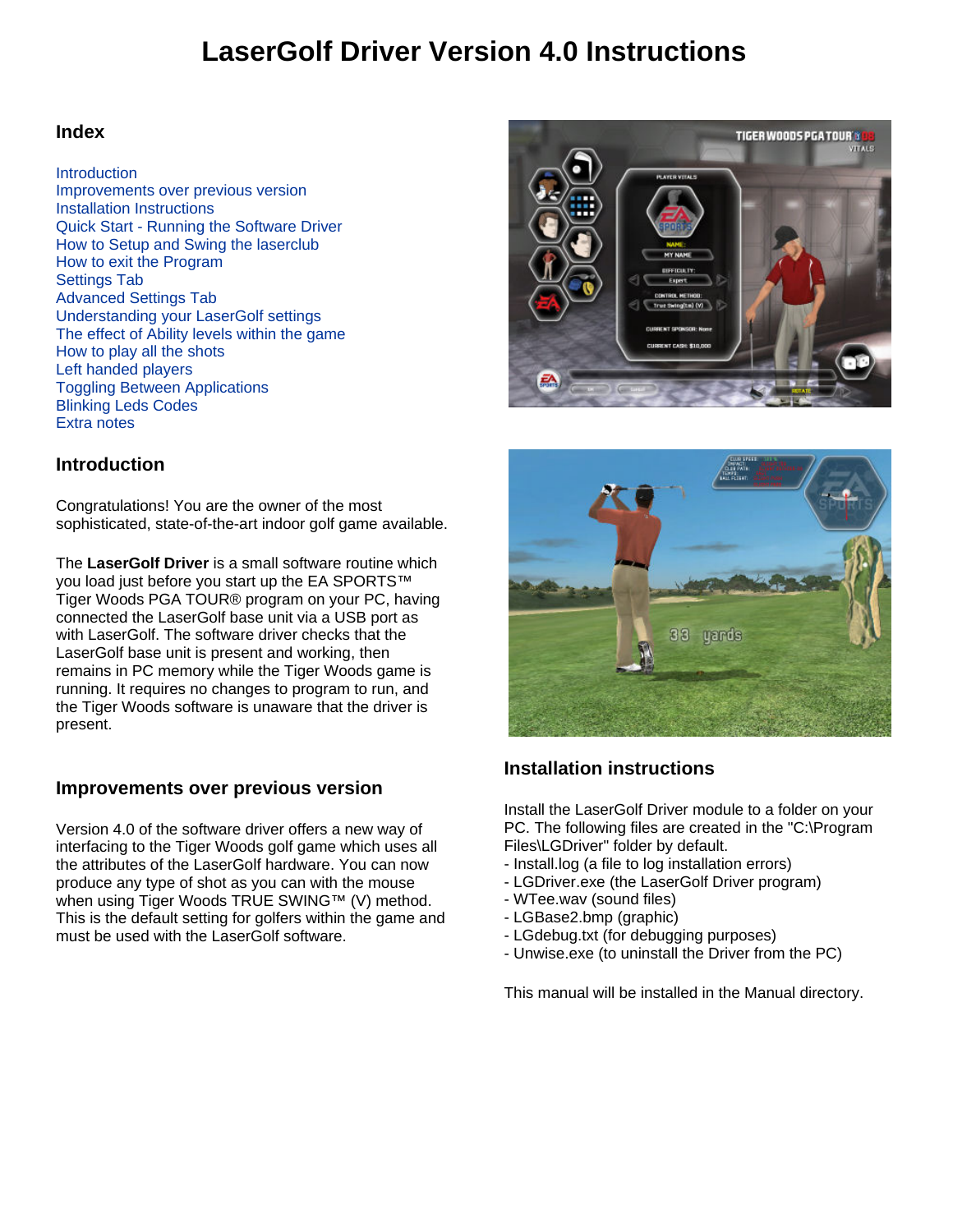# **Quick Start - Running the Software Driver**

- 1. Attach the LaserGolf base unit to a USB port
- 2. Close all running applications then click on the LGDriver desktop icon.
- 3. The program runs and a window opens with a picture of the LaserGolf base unit. You can check it works in the normal way. (See How to Setup and Swing the laserclub)

If you have the luxury of a dual monitor system, move the program window to the second monitor.



*Diagram showing the LaserGolf software driver after a swing has been registered.*

*The interface has two extra tabs for customizing the setup of your LaserGolf base unit*

4. Run the EA Sports™ Tiger Woods PGA TOUR® 2008 game as usual. Now setup a game or practice round and continue onto the tee.

When you are on the tee aim the LaserGolf clubhead image over the first row of sensors. The green led ONLY should start blinking while the software synchronizes with the game. When the unit is ready, the red led will come back on. **You are ready to play!**.

*Note: At any time during the play of the game – if the unit becomes unresponsive, simply remove the laserGolf USB plug and reinsert and the unit will reinitialize.*

# **How to Setup and Swing the laserclub**

Aim the LaserGolf clubhead image over the first row of sensors and then off. The Green led should stay on and the unit is ready to take your swing.



(Repeat this step for all your swings.)



*Picture showing player setting up for shot*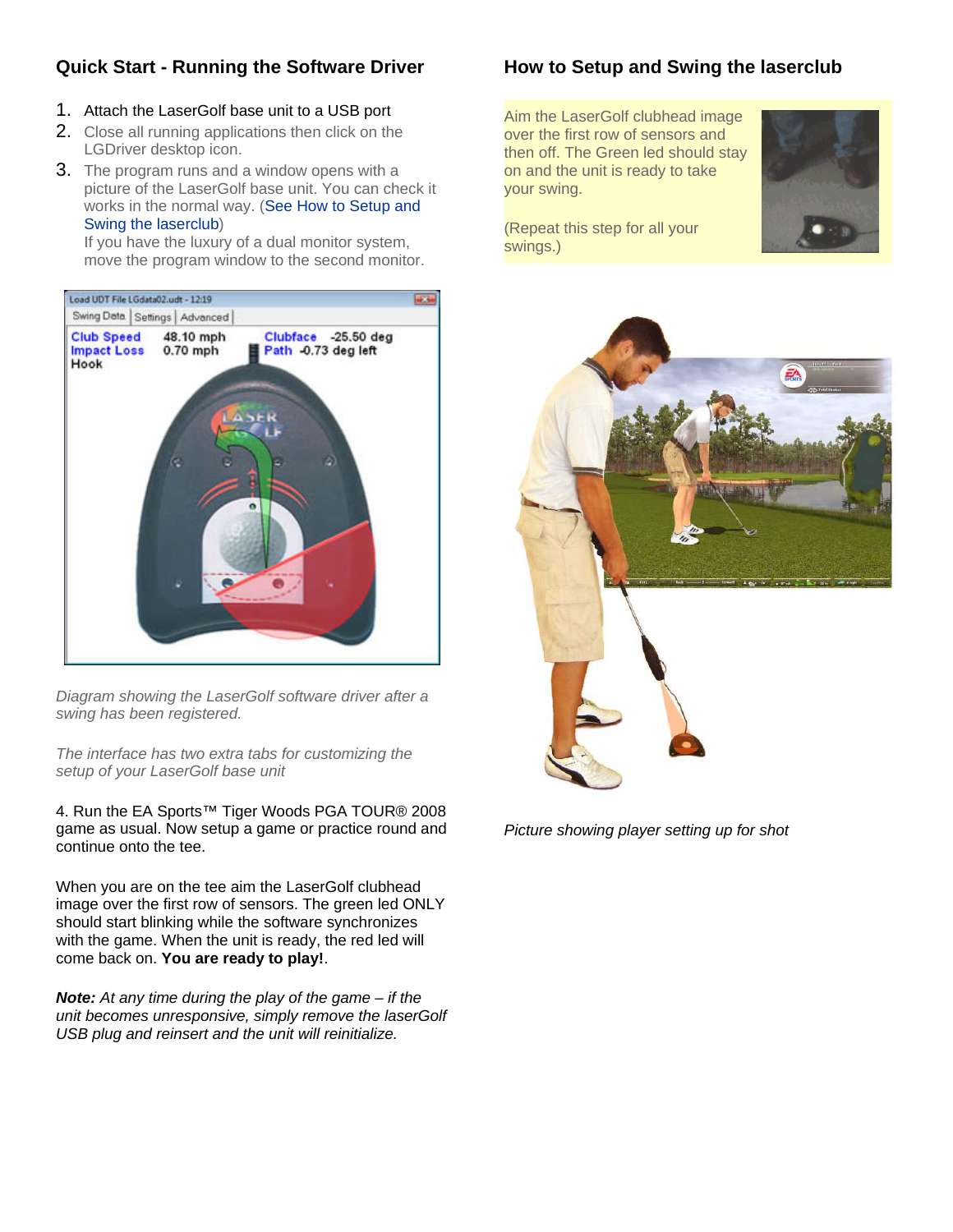# **Settings Tab**

These settings do not need to be changed but are available for advanced user who would like to fine tune the settings to their own swing.

|      |                                                                                                      | LaserGolf Driver 2008 V4.0<br>Debug build - (Dec 22 2008 22:45:26)<br>LaserGolf Development Company - All rights reserved |      |
|------|------------------------------------------------------------------------------------------------------|---------------------------------------------------------------------------------------------------------------------------|------|
|      | Swing Type Adjustment                                                                                |                                                                                                                           |      |
|      | Less                                                                                                 | More                                                                                                                      |      |
| Full |                                                                                                      |                                                                                                                           | 1.50 |
| Chip |                                                                                                      |                                                                                                                           | 4.50 |
|      | .                                                                                                    |                                                                                                                           |      |
| Putt |                                                                                                      |                                                                                                                           | 6.00 |
|      | Adjust the sensitivity of each swing type to match<br>the feeling of your golf swing within the game |                                                                                                                           |      |
|      | I Ignore shots below 8 mph for Full swing type                                                       |                                                                                                                           |      |
|      | Show LacerGoll data in metric units                                                                  |                                                                                                                           |      |
|      | Apply                                                                                                | Reset Delaults                                                                                                            |      |

This page allows you to change the power transfer settings produced by your golf swing.

**Full:** Increase or decrease the power transfer setting for FULL swing type within the game. Increasing the value increases the ease of hitting the maximum power rating. So for children or elderly users it may be easier to increase this setting.

**Chip:** Increase or decrease the power transfer setting for CHIP swing type within the game

**Putt:** Increase or decrease the power transfer setting for PUTT swing type within the game

**Ignore shots below 5 mph or 8 kph in Full swing mode:** This settings gives the option to ignore small usually unwanted swings that may occur when users are waggling or handing the club between players.

#### **Show LaserGolf data in metric units:** Toggles

between displaying the swing data in imperial or metric units. This has no effect within the game.

**Apply:** Saves your settings so they will be the same each time the program is run.

#### **Reset Defaults:**

Restores settings to the factory defaults:

### **Advanced Settings**

These settings do not need to be changed but are available for advanced user who would like to fine tune the settings to their own swing.

|                | Size of sweetspot<br>Less                           |                                                                |    |  |  | More |                                                                                                                                                                                 |
|----------------|-----------------------------------------------------|----------------------------------------------------------------|----|--|--|------|---------------------------------------------------------------------------------------------------------------------------------------------------------------------------------|
| Radius         |                                                     |                                                                |    |  |  |      | 15 mm                                                                                                                                                                           |
|                |                                                     |                                                                | ×. |  |  |      |                                                                                                                                                                                 |
|                |                                                     |                                                                |    |  |  |      | Adjusts the radius size of the sweet spot from the centre of the clubface. This is the<br>area where all power from the clubhead is transferred to the golf ball during impact. |
|                | Power loss adjustment                               |                                                                |    |  |  |      |                                                                                                                                                                                 |
|                | Less                                                |                                                                |    |  |  | Mate |                                                                                                                                                                                 |
| Power.<br>Loss |                                                     |                                                                |    |  |  |      |                                                                                                                                                                                 |
|                | $\mathbf{r}$                                        |                                                                |    |  |  |      | 1.00                                                                                                                                                                            |
|                |                                                     |                                                                |    |  |  |      | Adjusts the amount of power loss due to not hitting the sweet spot. Normally 5% of<br>power is lossed for every 1/2 inch or 12.7mm miss hit from the center of clubinead.       |
|                | Clublace angle and follow through angle adjustment- |                                                                |    |  |  |      |                                                                                                                                                                                 |
|                | Less:                                               |                                                                |    |  |  | More |                                                                                                                                                                                 |
| Angles         |                                                     |                                                                |    |  |  |      | 1.00                                                                                                                                                                            |
|                |                                                     |                                                                |    |  |  |      |                                                                                                                                                                                 |
|                |                                                     | Adjusts the amount of push.pull.slice and hook within the game |    |  |  |      |                                                                                                                                                                                 |

This page allows you to change some advanced settings.

**Size of sweetspot:** Changing this value increases or decreases the horizontal radius of the sweetspot in millimeters from the canter of the clubface image.

**Power Loss Adjust:** Changing this value increases or decreases the amount of power lost due to not hitting the ball within the sweetspot of the clubhead.

**Clubface angle and follow through angle adjustment** Changing this value increases or decreases the amount of angle created by not hitting the ball perfectly straight.

By setting this value to zero effectively makes every shot straight. This is often useful for novice players or for initially calibrating the feeling of your swing (see Understanding your LaserGolf settings).

**Apply:** Saves your settings so they will be the same each time the program is run.

#### **Reset Defaults:**

Restores settings to the factory defaults: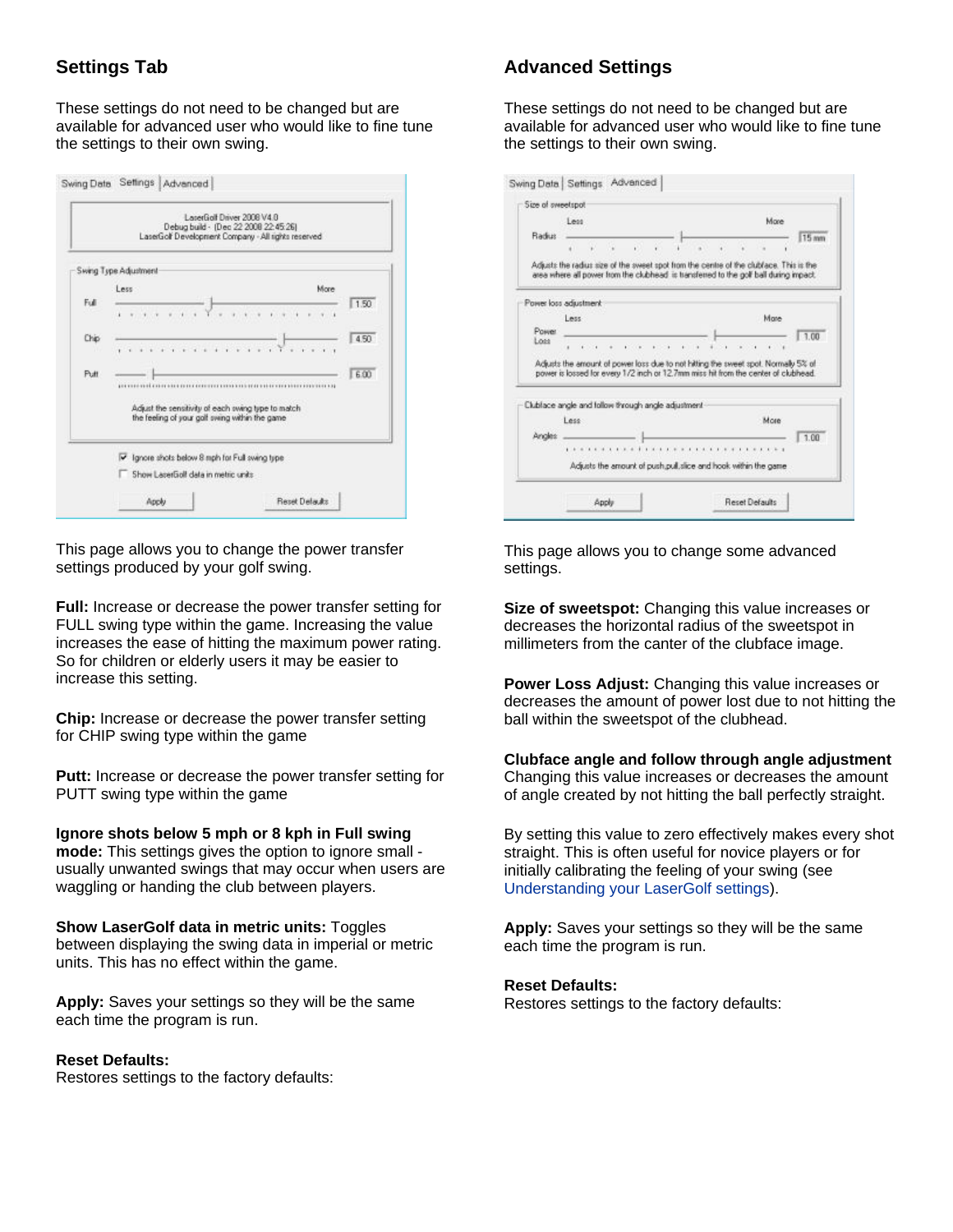# **Understanding your LaserGolf settings**

To set your settings accurately you should take the golf character of "Tiger Woods", who has SUPERSTAR attributes with EXPERT ability to a practice driving range. LaserGolf hardware is calibrated to these attributes.

You can also create a PRO golfer in Tiger Woods 2008, at the PLAYER STYLE page instead of an AMATEUR golfer, which gives you SUPERSTAR attributes.

*Explanation: When you create an AMATEUR golfer to play in the Tiger Woods PGA TOUR™ 2008 game, the software only allows your golfer to hit the ball about 240 yds on level ground However other predefined character golfers within the game have extra attributes which allow them to hit the ball 270 to 300 yds In other words it does not matter how fast and perfect you swing with a newly created AMATUER golfer, the furthest you can hit is about 240 yds.*

You can change each swing type to get your own personal feel of swinging the club.

**Tip:** You can setup the LaserGolf hardware so it always produces straight shots by setting the clubface angle and follow through angle adjustment in the Advanced page to zero. Also set the Power Loss to zero, this way only your clubhead speed is used so you can adjust your own swing speed with the distance shown in the game to what you would expect.

On the Settings page:

You will need to ALT-TAB between the two applications to do this.

(See Toggling Between Applications for further instructions)

Adjust the FULL swing type from the practice tee.

Adjust the CHIP type from somewhere close to the green (usually within 25 yds).

Adjust the PUTT type from practicing on the green - be aware of slope and green speed here.

Once you are happy with the results reset the default Clubface angle and follow through angle adjustment and Power Loss in the Advanced Tab page..

You can always reset the factory defaults with the Reset Defaults button.

# **The effect of Ability levels within the game**

You should realize that the data from the LaserGolf hardware is changed by the Tiger Woods PGA TOUR™ software depending on the ability setting.

So if your golfer has NOVICE ability then most of the angled data of a swing (e.g.. Slice,Push,Pull or Hook) is removed by the software making most shots go relatively straight. This is what you would expect from novice level.

However if you play with EXPERT ability ALL the angled data of a swing will be used and you will see the full effect of your push,pull,slice or hook.

### **Toggling Between Applications**

Toggling back between LaserGolf software and EA SPORTS™ Tiger Woods PGA TOUR® can be done by: Pressing Alt+Tab on your key board simultaneously and choose which application you want to switch into.

### **How to play all the shots**

Play your shots as you would play on the golf course, if you push, pull or slice the ball then that is what you should see as the resultant BALL FLIGHT within the game.



Diagram showing swing data being sent to the game.